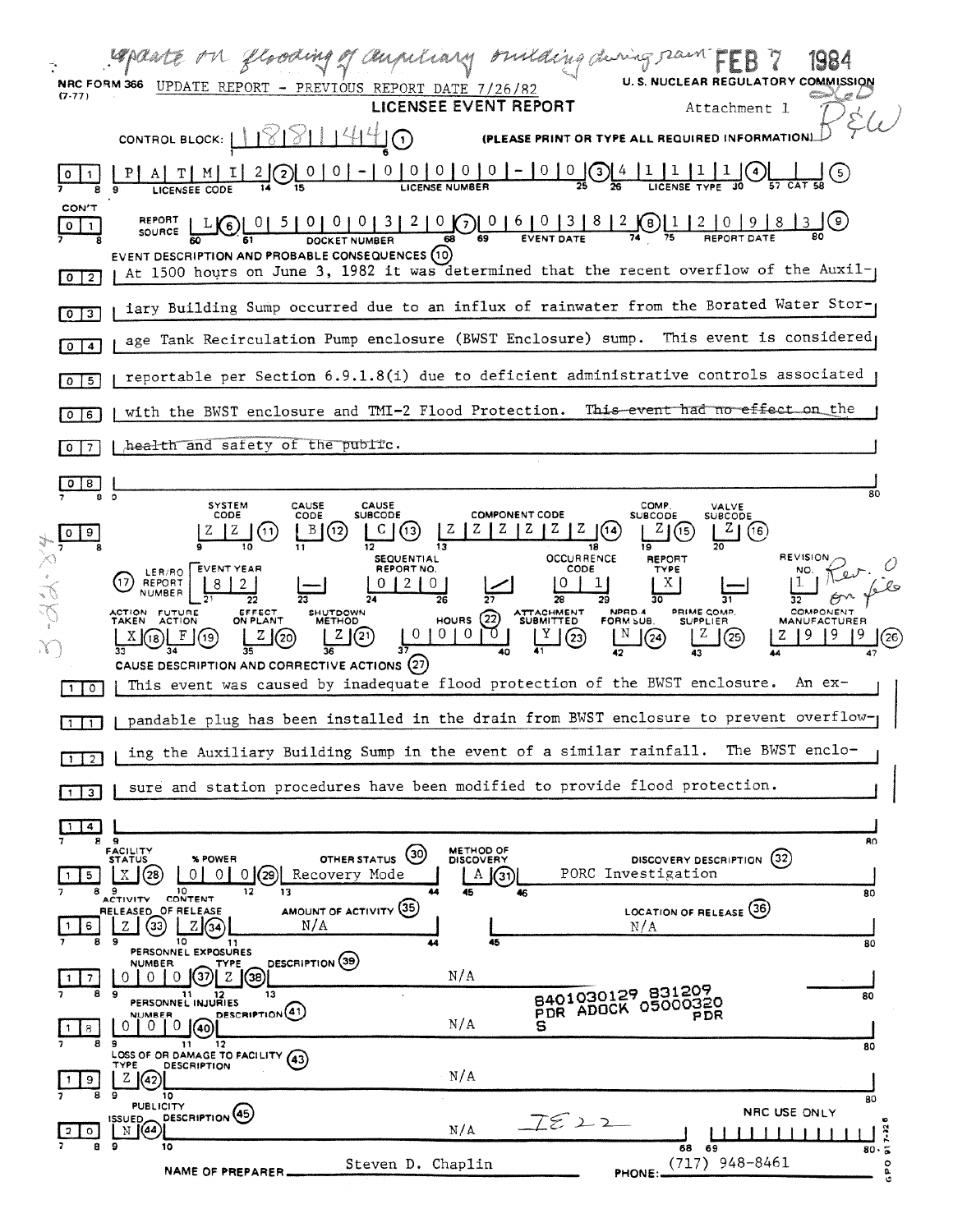Attachment 2 Page 1 of 3

LICENSEE EVENT REPORT NARRATIVE REPORT TMI-II LER  $82-020/01X-1$ EVENT DATE  $-$  June 3, 1982

## I. EXPLANATION OF THE OCCURRENCE

From 1600 on June 1, 1982, to 0200 on June 2, 1982, approximately 3.5 inches of rain fell at Three Mile Island (Attachment 3). As a result of this rainfall, and the resulting surface runoff, the accumulated water overflowed the curb surrounding the Borated Water Storage Tank Recirculation Pump Enclosure (BWST Enclosure). This water drained from the BWST Enclosure via a two-inch drain line to the Auxiliary Building Sump (Sump). As a result of the increased influx to the sump from the BWST Enclosure, the sump overflowed. Although this event was of minor consequence, it pointed out a deficiency in the TMI-2 flood protection plan as the rainfall causing the event was much less than the probable maximum precipitation for TMI-2 and the elevation of the concrete base pad of the enclosure is lower than that of the probable maximum flood.

This event is considered reportable per Section  $6.9.1.8(i)$  due to deficient administrative controls associated with the BWST Enclosure and its affect on TMI-2 flood protection. This event had no effect on the health and safety of the public.

## II. CAUSE OF THE OCCURRENCE

The ECM utilized for fabrication of the BWST Enclosure was accompanied by a safety evaluation which considered the possibility of general area flooding in the vicinity of the structure. This safety evaluation stated that the concrete base pad would be a minimum of six inches above grade elevation and the BWST Enclosure would be sealed to prevent inleakage.

Additionally, the safety evaluation identified that sufficient time was available to "water-proof the line" in the event of severe natural phenomena. To satisfy this criteria, the Flood Emergency Procedure was to have been updated, as indirated by the Technical Functions Division Task Record, to plug the drain line from the BWST Enclosure in the event of flooding.

However, the concrete base pad is less than six inches above actual grade elevation and the Flood Emergency Procedure has not been updated. If these items had been completed this event would not have occurred and TMI-2 would not have been vulnerable to flood water inleakage.

Thus, this event was caused by a breakdown in the administrative controls associated with the BWST Enclosure project, in that the existing BWST Enclosure did not meet the criteria established for it in the Safety Evaluation and the update to the Flood Emergency Procedure discussed above was not followed up to ensure that it was completed.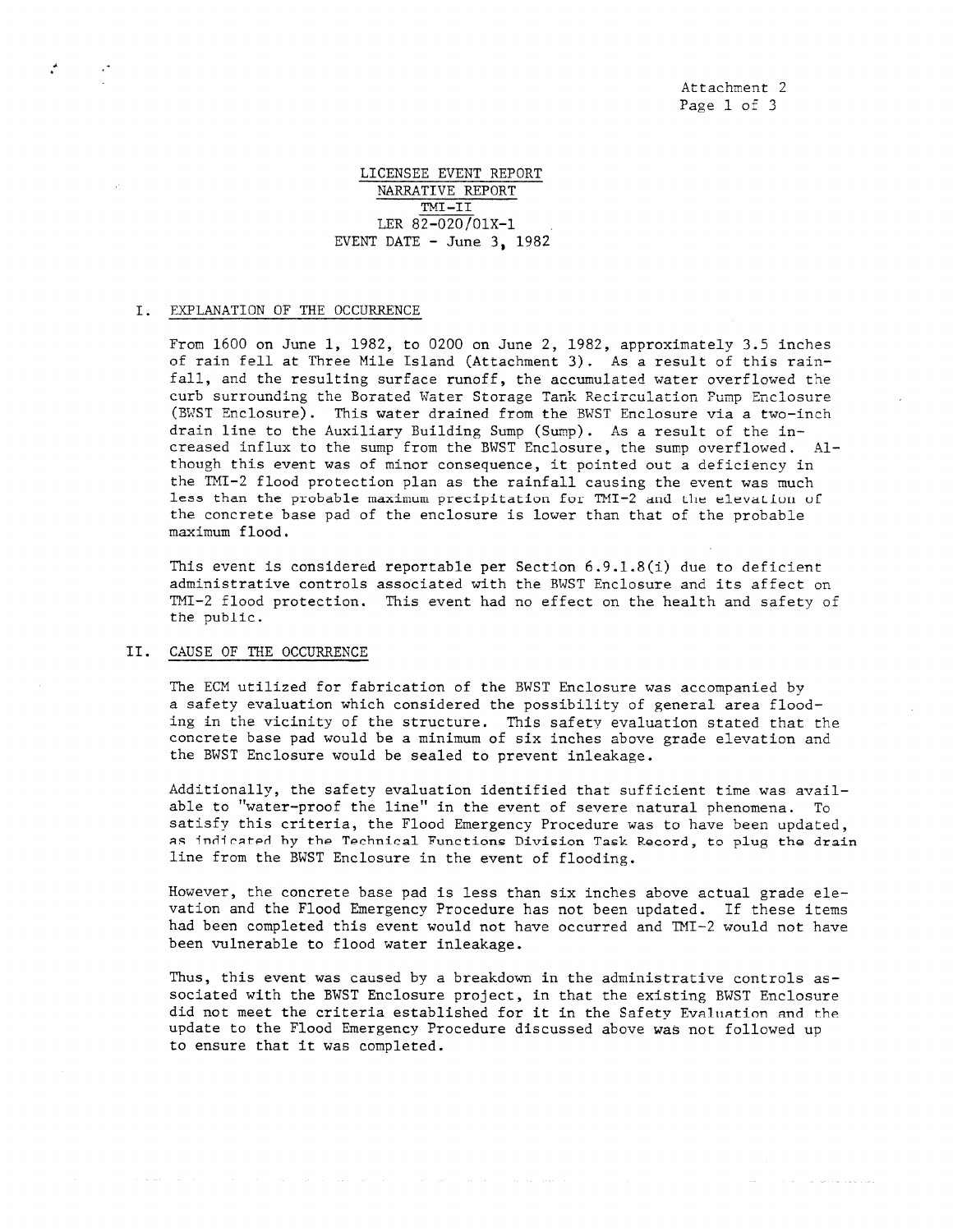Attachment 2 Page 2 of 3

المعاصر والمتحدث والمتحدث

An additional circumstance in the issue of the adequacy of the BWST Enclosure to prevent flooding of the Auxiliary Building is that during its turnover inspection performed in March 1982 an open item wasidentified which expressed a concern with the "rain-tightness" of the BWST Enclosure. However, this item had not been resolved prior to the rainstorm of June 1 and 2, 1982.

#### III. CIRCUMSTANCES SURROUNDING THE OCCURRENCE

At the time of the occurrence, the Unit 2 facility was in a long-term cold shutdown state. The reactor decay heat was being removed via loss to ambient. Throughout the event there was no effect on the Reactor Coolant System or the core.

#### IV. CORRECTIVE ACTIONS TAKEN OR TO BE TAKEN

#### IMMEDIATE

An expandable plug was installed in the BWST Enclosure sump drain to control leakage into the Auxiliary Building sump. This area is monitored once per shift to determine if any water accumulation exists and, if so, to drain any existing water to the Auxiliary Building sump in a controlled manner.

#### LONG TERM

The BWST Enclosure was sealed to provide protection from the inleakage of rainwater or local ground flooding. Additionally, a catch basin has been installed, and the area surrounding the BWST was regraded to allow runoff to the catch basin.

The plug that was installed in the sump drain has been removed. In case of future flooding, a rubber plug is located near the sump drain for installation per the Flood Emergency Procedure.

Flood Emergency Procedure 2202-3.2 was updated (Revision 6 dated October 8, 1982) to incorporate plugging of the BWST Enclosure sump drain in the event of high river water flooding at TMI-2.

The "Auxiliary Building sump level high" Alarm Response Procedure 2204-301A.C2 was revised on March 22, 1983, to check the BWST enclosure drains as a possible source of high water level.

To correct the administrative problems, the Technical Functions Division Task xecord System was reviewed; those items which affect operation of TMI-2 were identified and transferred to the TMI-2 Site Operations Action Item Tracking System.

Review of open items existing from turnover inspections of other engineering changes identified four items considered to be significant. These items were transferred to the Site Operations Action Item Tracking System and subsequently have been completed.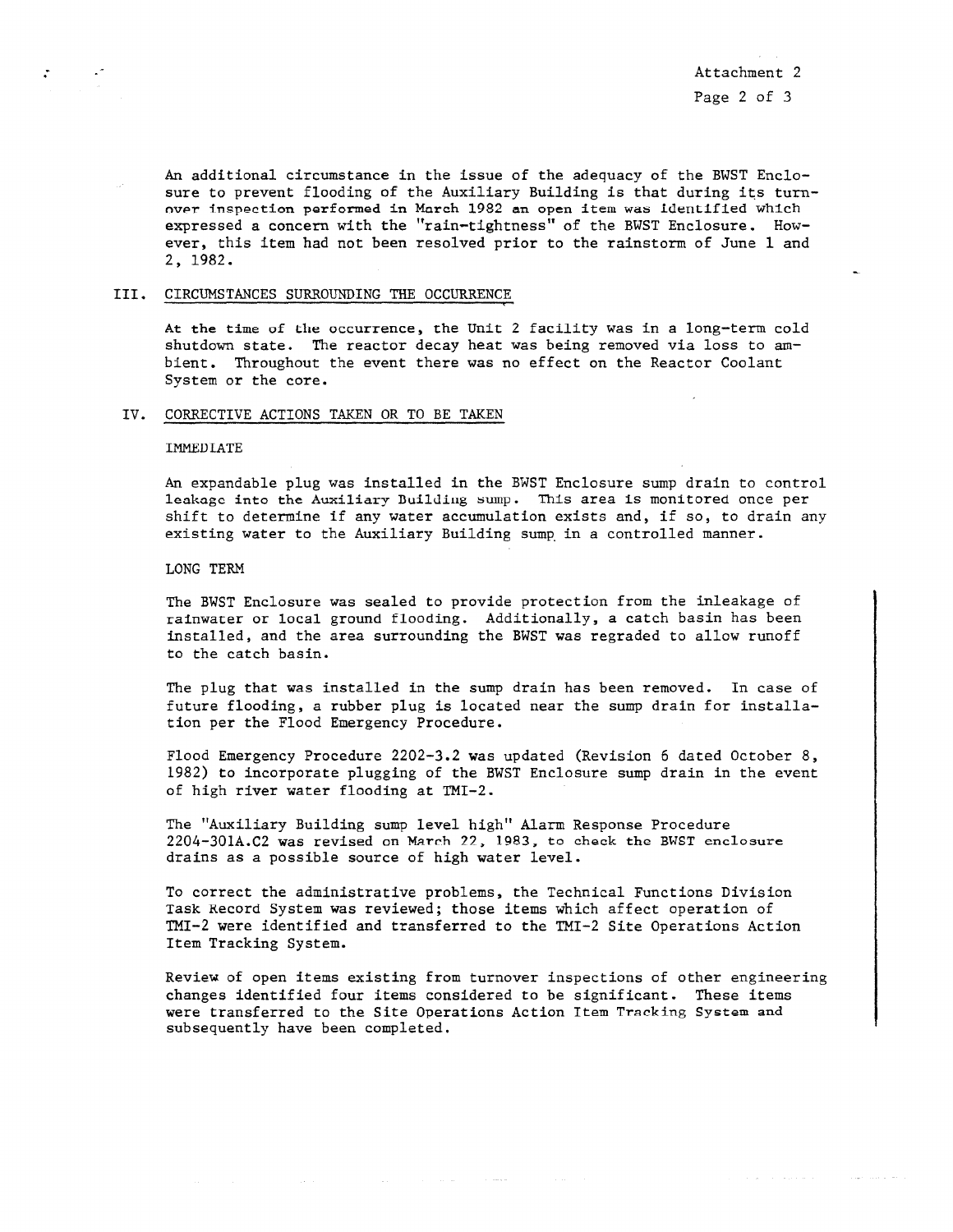Attachment 2 Page 3 of 3

A review of over 1,000 engineering changes issued during the recovery period and prior to implementation of the existing turnover inspection process determined that 188 of these engineering changes are still in use and are considered Important to Safety (ITS). As a result of GPUNC's priority reassessment, these early engineering changes will not be subject to retrofit into the current turnover process. However, a review of these early engineering changes against current approved procedures indicated that in seven (7) cases, added valves were not incorporated into procedure valve line-up checksheets. Action items have been issued to correct these omissions.

No further corrective action is anticipated.

and some production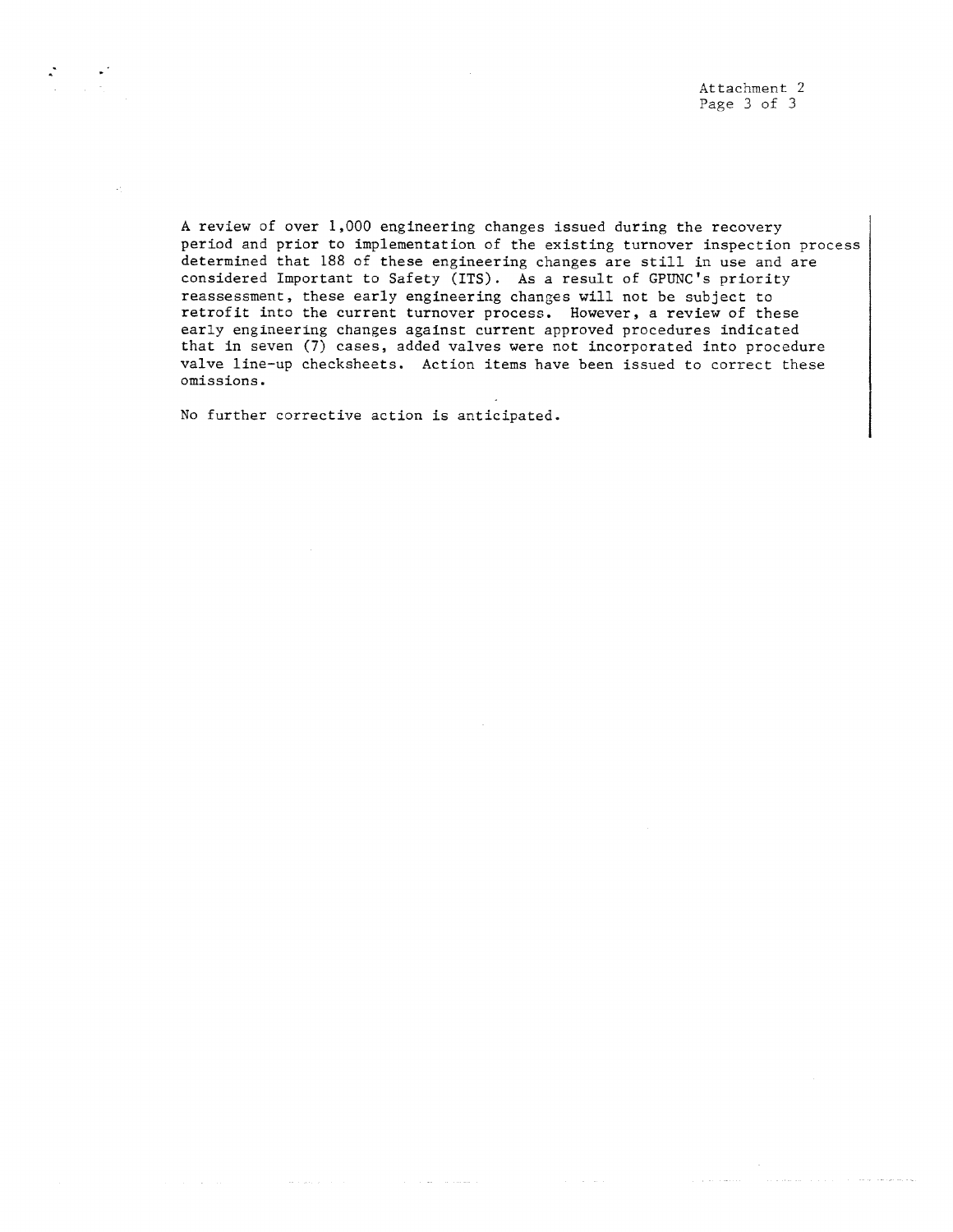$\label{eq:1} \mathcal{L}_{\mathcal{A}}(\mathcal{A}) = \mathcal{L}_{\mathcal{A}}(\mathcal{A}) + \mathcal{L}_{\mathcal{A}}(\mathcal{A}) + \mathcal{L}_{\mathcal{A}}(\mathcal{A}) + \mathcal{L}_{\mathcal{A}}(\mathcal{A}) + \mathcal{L}_{\mathcal{A}}(\mathcal{A}) + \mathcal{L}_{\mathcal{A}}(\mathcal{A}) + \mathcal{L}_{\mathcal{A}}(\mathcal{A}) + \mathcal{L}_{\mathcal{A}}(\mathcal{A}) + \mathcal{L}_{\mathcal{A}}(\mathcal{A}) + \mathcal{L}_{\mathcal{A}}(\mathcal{A}) + \mathcal{$ 

# ATTACHMENT 3

## Precipitation Record

| Date         | Time               | Amount   |
|--------------|--------------------|----------|
| June 1, 1982 | $1600 - 1700$      | 0.43"    |
|              | $1700 - 1800$      | 2.61"    |
|              | $1800 - 1900$      | 0.22"    |
|              | $1900 - 2000$<br>٠ | 0.14"    |
|              | $2000 - 2100$      | 0.02"    |
|              | $2100 - 2200$      | $0.02$ " |
|              | $2200 - 2300$      |          |
|              | $2300 - 2400$      | 0.03"    |
| June 2, 1982 | $0000 - 0100$      | 0.07"    |
|              | $0100 - 0200$      | 0.01"    |

 $\begin{split} \mathbf{A}^{(k)} &= \mathbf{A}^{(k)} \mathbf{1}_{\mathbf{A}^{(k)}} \\ &= \mathbf{A}^{(k)} \mathbf{1}_{\mathbf{A}^{(k)}} \\ &= \mathbf{A}^{(k)} \mathbf{1}_{\mathbf{A}^{(k)}} \\ &= \mathbf{A}^{(k)} \mathbf{1}_{\mathbf{A}^{(k)}} \\ &= \mathbf{A}^{(k)} \mathbf{1}_{\mathbf{A}^{(k)}} \\ &= \mathbf{A}^{(k)} \mathbf{1}_{\mathbf{A}^{(k)}} \\ &= \mathbf{A}^{(k)} \mathbf{1}_{\mathbf{A}^{(k)}} \\ &= \mathbf{A}^{($ 

 $\sim 40\%$ 

 $\mathcal{L}(\mathcal{A})$  .

 $\mathcal{A}^{\pm}$